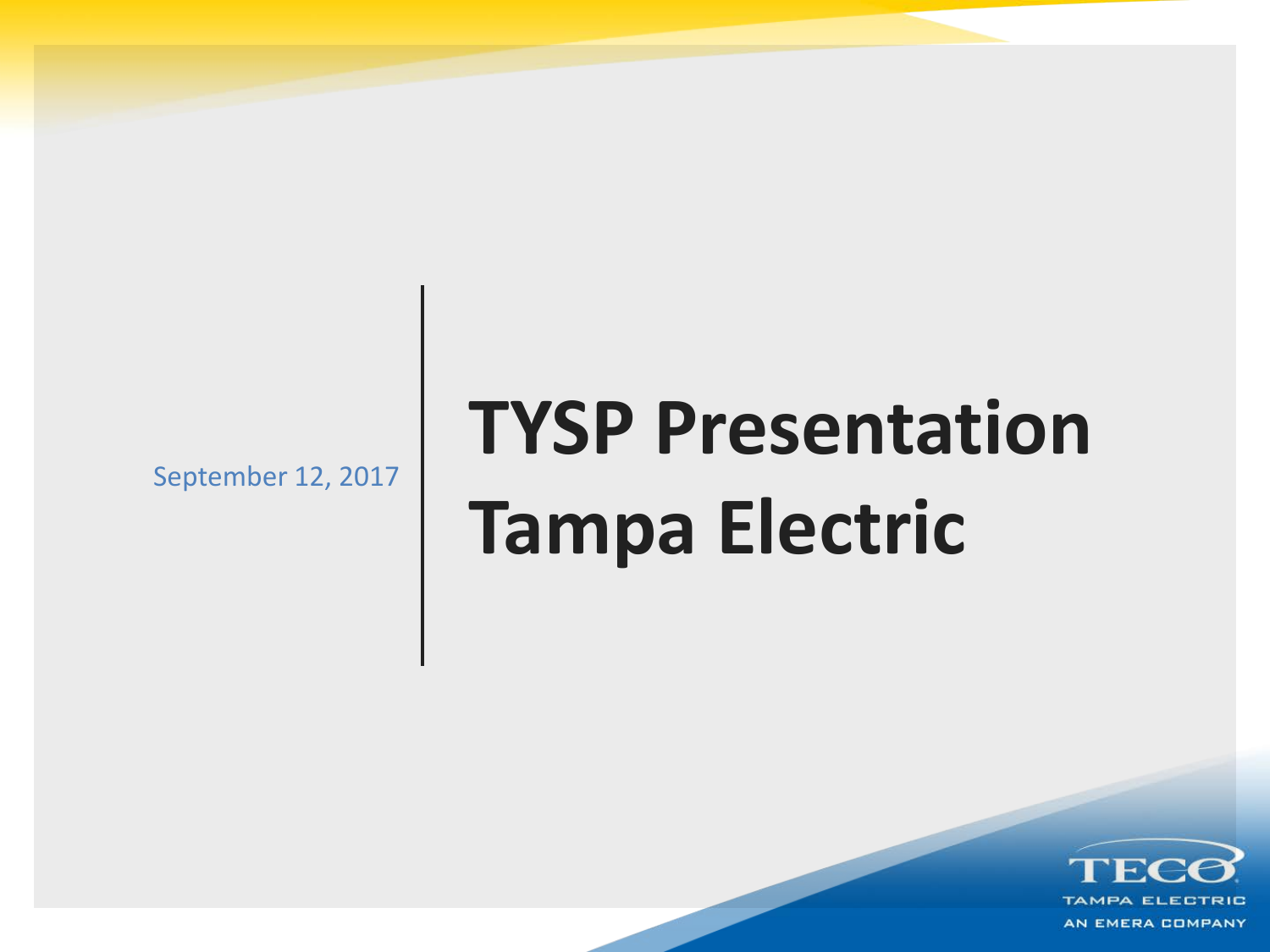# **Ten Year Site Plan (TYSP)**

- TEC's IRP process is designed to evaluate demand-side and supply-side resources on a comparable and consistent basis to satisfy future energy requirements in a cost-effective and reliable manner
- The process incorporates a reliability analysis to determine timing of future needs and an economic analysis to determine what resource alternatives best meet future system demand and energy requirements.

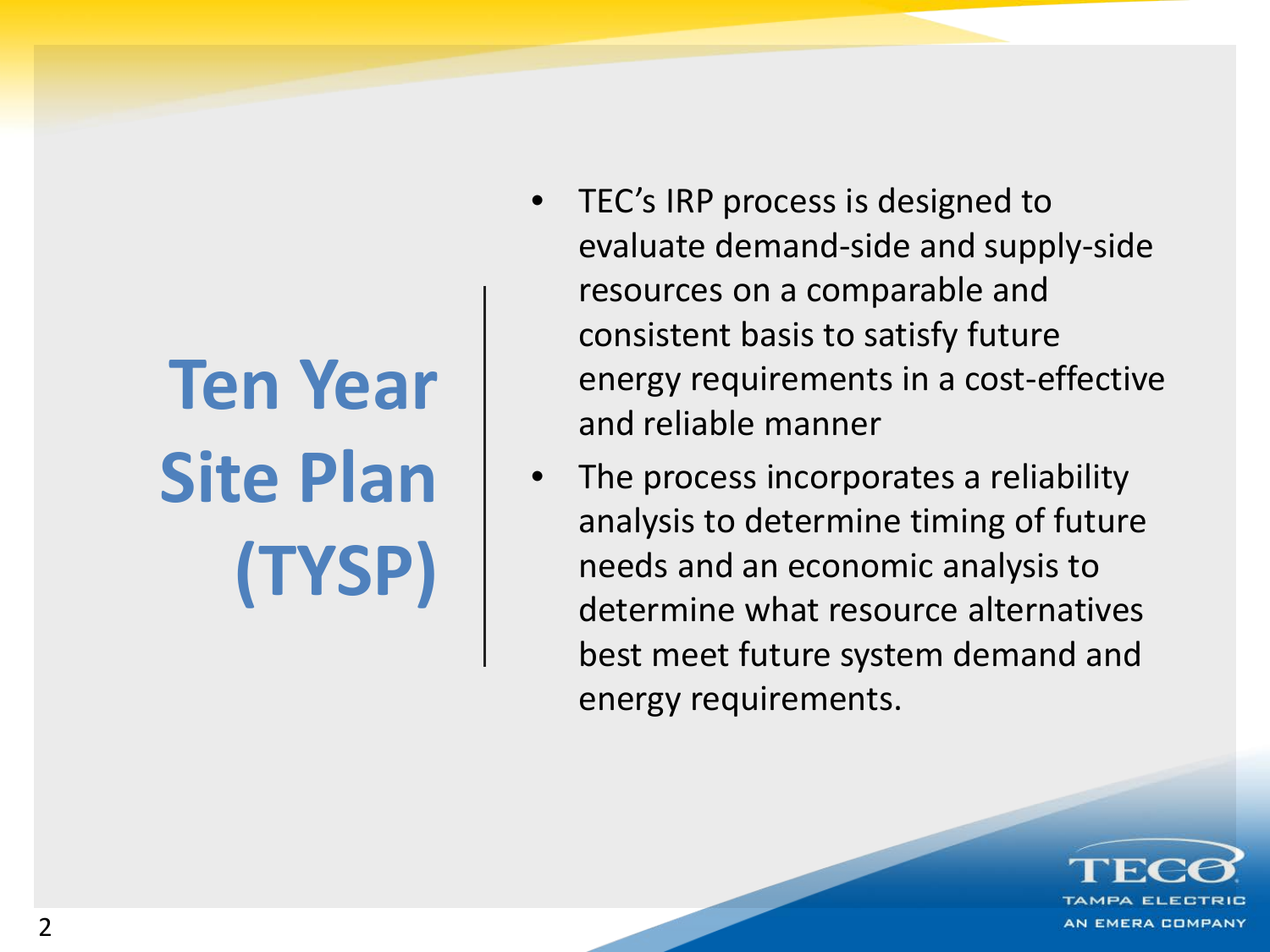## **IRP process**



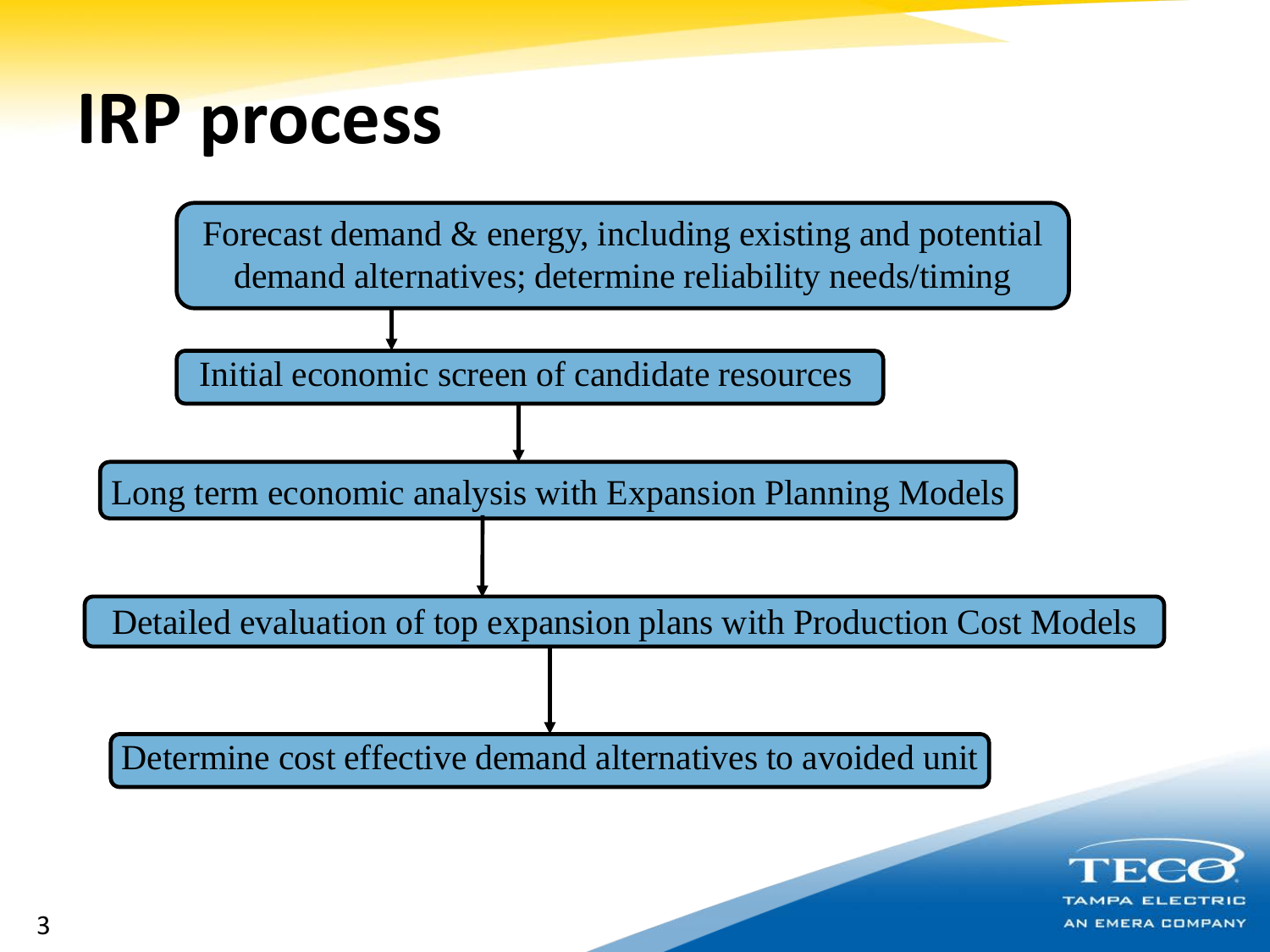

**TAMPA ELECTRIC** AN EMERA COMPANY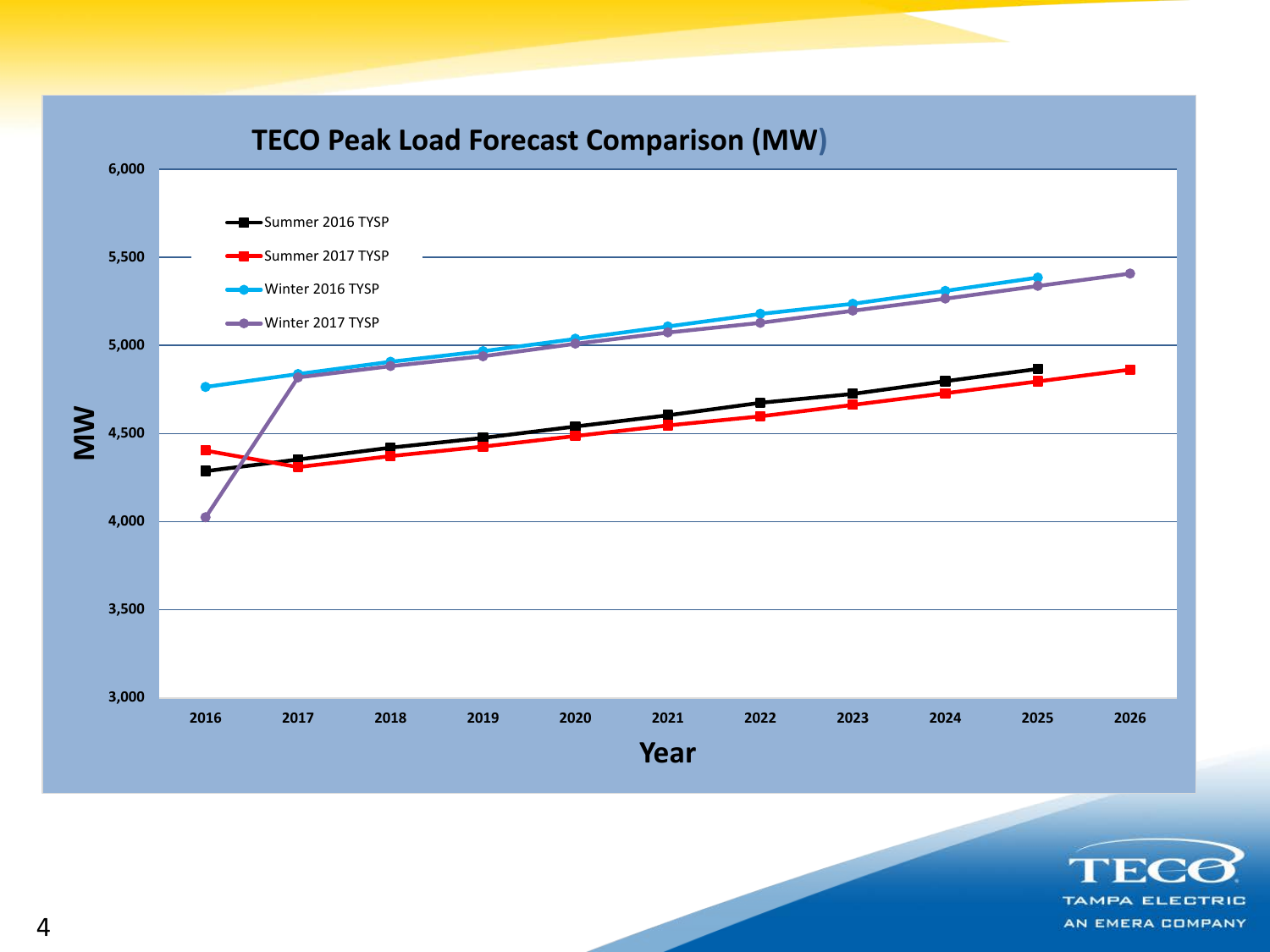**Generation Technology Screening Curves**

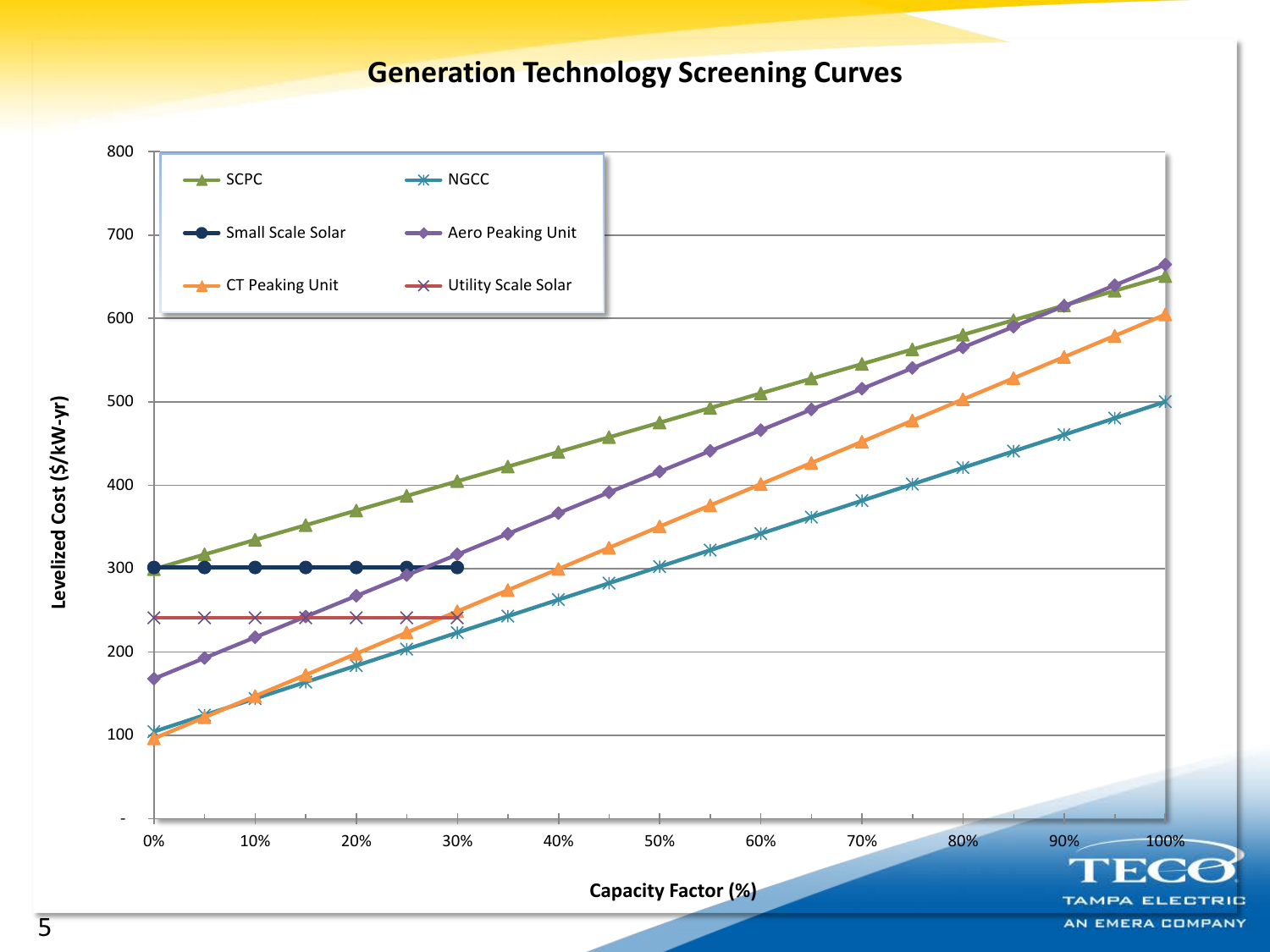

|                       | <b>Commercial</b> | <b>Net Capability</b> |               |
|-----------------------|-------------------|-----------------------|---------------|
| <b>Plant</b>          | <b>In-Service</b> | <b>Summer</b>         | <b>Winter</b> |
| <b>Name</b>           | Mo/Yr             | <b>MW</b>             | <b>MW</b>     |
| Polk 2 CC             | 01/17             | 1,063                 | 1,195         |
| <b>Big Bend Solar</b> | 02/17             | 19.4                  | 19.4          |
| Future CT 1           | 05/21             | 204                   | 220           |
| Future CT 2           | 05/24             | 204                   | 220           |

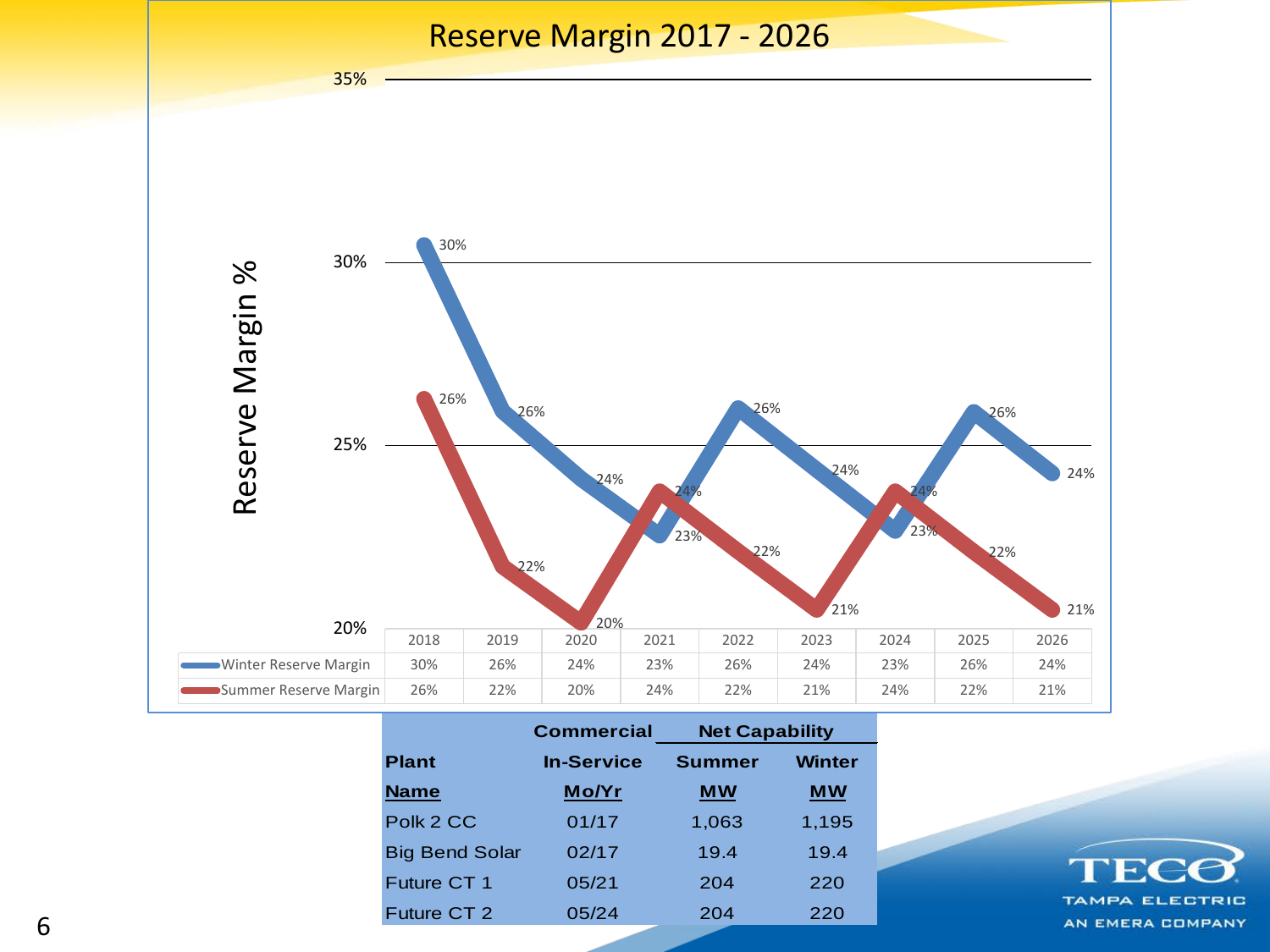#### **Solar Update**

- Big Bend 19.4 MW<sub>AC</sub> is in full operation
- Planning Considerations
	- Strategy to deal with intermittency
	- Understand future impacts of renewable resources
	- The impact of storage on Solar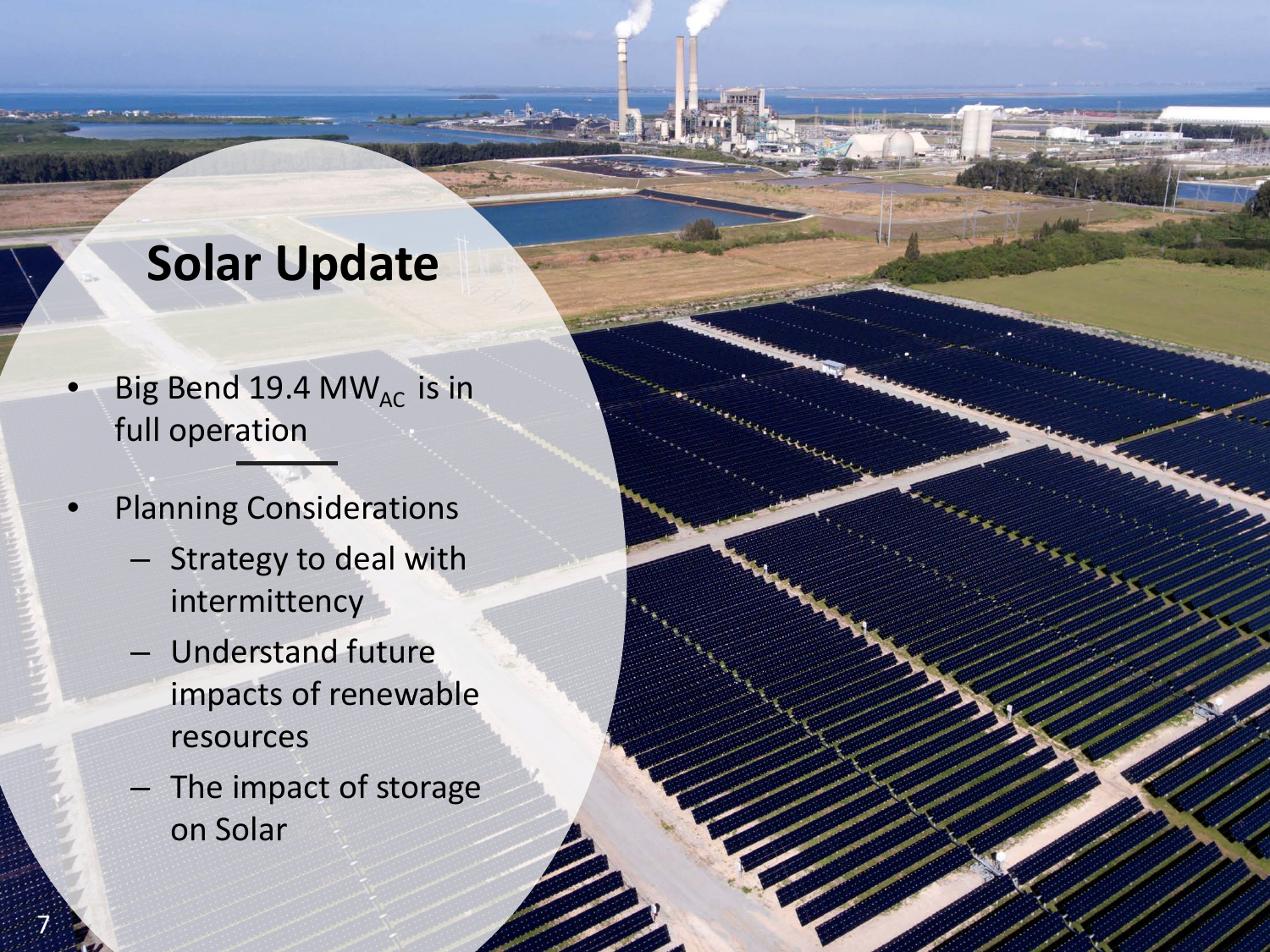### **BB Solar Profile – May 2**